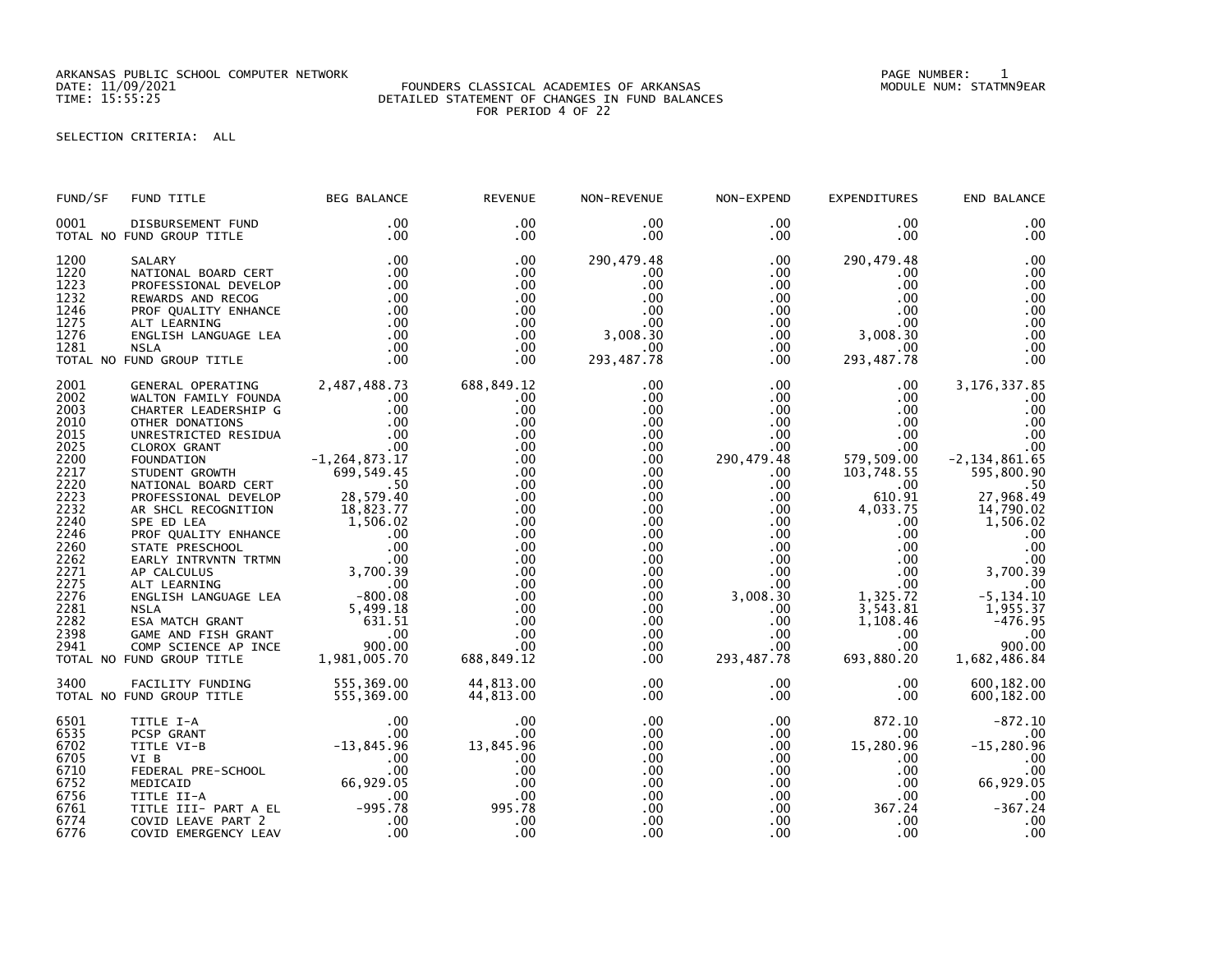ARKANSAS PUBLIC SCHOOL COMPUTER NETWORK PAGE NUMBER: 2

## DATE: 11/09/2021 FOUNDERS CLASSICAL ACADEMIES OF ARKANSAS MODULE NUM: STATMN9EAR TIME: 15:55:25 DETAILED STATEMENT OF CHANGES IN FUND BALANCES FOR PERIOD 4 OF 22

SELECTION CRITERIA: ALL

| FUND/SF | FUND TITLE                | <b>BEG BALANCE</b> | <b>REVENUE</b> | NON-REVENUE      | NON-EXPEND       | <b>EXPENDITURES</b> | END BALANCE   |
|---------|---------------------------|--------------------|----------------|------------------|------------------|---------------------|---------------|
| 6780    | CARES                     | $-482.79$          | 482.79         | .00              | .00              | .00                 | .00           |
| 6781    | ESSER II                  | $-6,627.98$        | 6,627.98       | .00              | $.00 \,$         | 6,627.98            | $-6,627.98$   |
| 6786    | TITLE IV                  | $-845.26$          | 845.26         | .00              | $.00 \,$         | 816.80              | $-816.80$     |
| 6788    | COVID SCHOOL MEALS        | .00                | .00            | $.00 \,$         | .00              | .00                 | .00           |
| 6794    | ESSER II SUPPLEMENTA      | $-19,791.28$       | 28,219.06      | .00              | .00              | 19,274.63           | $-10, 846.85$ |
|         | TOTAL FEDERAL GRANTS FUND | 24,340.00          | 51,016.83      | .00              | $.00 \,$         | 43,239.71           | 32, 117. 12   |
| 7001    | ATHLETIC CROSS COUNT      | 450.00             | 825.00         | .00              | $.00 \,$         | 410.00              | 865.00        |
| 7002    | ATHLETIC BASKETBALL       | 871.01             | 300.00         | .00              | .00              | .00                 | 1,171.01      |
| 7003    | ATHLETIC VOLLEYBALL       | 2,584.36           | 1,370.00       | .00              | $.00 \,$         | 297.69              | 3,656.67      |
| 7004    | ATHLETIC TENNIS           | .00                | .00            | .00              | .00              | $.00 \,$            | .00           |
| 7005    | ATHLETIC GOLF             | 632.32             | .00            | .00.             | .00              | .00.                | 632.32        |
| 7006    | ATHLETIC TRACK            | .00                | 75.00          | .00              | $.00 \,$         | .00                 | 75.00         |
| 7007    | CHEER/DANCE               | $-351.16$          | 499.00         | .00              | .00              | .00                 | 147.84        |
| 7008    | <b>GENERAL ATHLETICS</b>  | 12, 161.96         | .00            | .00              | $.00 \,$         | 2,878.87            | 9,283.09      |
| 7009    | GATE FEES ATHLETICS       | 521.53             | 1,203.50       | .00              | .00              | 1,120.00            | 605.03        |
| 7010    | AFTERSCHOOL PROGRAM       | 11,724.00          | 14,437.00      | .00              | $.00 \,$         | 7,007.09            | 19, 153. 91   |
| 7011    | UNIFORM ASSISTANCE        | 6,886.65           | .00            | .00              | $.00 \,$         | .00                 | 6,886.65      |
| 7012    | <b>HEALTH</b>             | 5,252.09           | .00            | .00              | .00              | .00                 | 5,252.09      |
| 7013    | WEIGHTLIFTING/PE          | 448.21             | .00            | .00              | .00              | 299.94              | 148.27        |
| 7014    | LACROSSE                  | 1,379.15           | .00            | .00              | .00              | 29.59               | 1,349.56      |
| 7015    | E-SPORTS                  | .00                | 150.00         | .00              | $.00 \,$         | 512.00              | $-362.00$     |
| 7016    | RUNNING CLUB              | 813.80             | .00            | .00              | $.00 \,$         | .00                 | 813.80        |
| 7018    | <b>GIRLS BASKETBALL</b>   | 508.64             | 150.00         | .00              | $.00 \,$         | .00                 | 658.64        |
| 7019    | HS CHOIR                  | 888.56             | .00            | .00              | .00              | 206.00              | 682.56        |
| 7020    | MUSIC                     | 1,137.57           | .00            | .00              | .00              | .00                 | 1,137.57      |
| 7021    | <b>THEATRE</b>            | 1,239.57           | .00            | .00              | $.00 \,$         | 742.30              | 497.27        |
| 7022    | <b>ROBOTICS</b>           | 2,708.88           | .00            | .00 <sub>1</sub> | .00              | .00                 | 2,708.88      |
| 7023    | STUDENT COUNCIL           | 738.28             | .00            | .00              | .00              | $.00 \,$            | 738.28        |
| 7024    | JR STUDENT COUNCIL        | 1,465.23           | .00            | .00              | $.00 \,$         | .00                 | 1,465.23      |
| 7027    | VISUAL ARTS               | 649.62             | 125.00         | .00              | $.00 \,$         | .00                 | 774.62        |
| 7030    | <b>YEARBOOK</b>           | 1,407.54           | .00            | .00              | $.00 \,$         | $.00 \,$            | 1,407.54      |
| 7032    | <b>PROM</b>               | 1,267.63           | .00            | .00              | $.00 \,$         | $.00 \,$            | 1,267.63      |
| 7033    | LIBRARY                   | 1,857.49           | .00            | .00              | .00              | .00                 | 1,857.49      |
| 7034    | SCHOLARSHIP               | 762.76             | .00            | .00              | .00              | 500.00              | 262.76        |
| 7035    | FIELD TRIP                | 137.01             | .00            | .00              | .00 <sub>1</sub> | .00                 | 137.01        |
| 7036    | CHESS CLUB                | 97.19              | .00            | .00              | .00              | .00                 | 97.19         |
| 7037    | OUTDOOR CLUB              | 80.90              | .00            | .00              | .00              | $.00 \,$            | 80.90         |
| 7119    | JR HIGH CHOIR             | 168.48             | .00            | .00              | .00              | 86.00               | 82.48         |
| 7215    |                           | 184.00             | .00            | .00              | $.00 \,$         | .00                 | 184.00        |
| 7810    | UPPER SCHOOL ACTIVIT      | 115.03             | .00            | .00              | .00              | .00                 | 115.03        |
| 7860    | SENIOR TRIP               | .00                | .00            | .00              | .00              | .00                 | .00           |
| 7861    | SENIOR CLASS 2022         | 38.37              | .00            | .00              | .00              | .00                 | 38.37         |
| 7870    | NWACA GEN ACTIVITY        | 37,648.13          | 135.00         | .00              | .00              | 3,390.61            | 34, 392.52    |
| 7871    | TEACHER APPRECIATION      | 923.39             | 349.02         | .00              | $.00 \,$         | .00.                | 1,272.41      |
| 7880    | ENRICHMENT                | 934.60             | .00            | .00              | .00              | $.00 \,$            | 934.60        |
| 7901    | LR ATHLETICS              | $-273.28$          | .00            | .00              | .00              | .00                 | $-273.28$     |
| 7902    | LR BOYS BASKETBALL        | .00                | $.00 \,$       | .00              | .00              | .00                 | .00           |
| 7903    | LR VOLLEYBALL             | 1,484.05           | .00            | .00              | $.00 \,$         | 110.00              | 1,374.05      |
| 7920    | LR STUDENT COUNCIL        | 154.64             | .00            | .00              | .00              | .00                 | 154.64        |